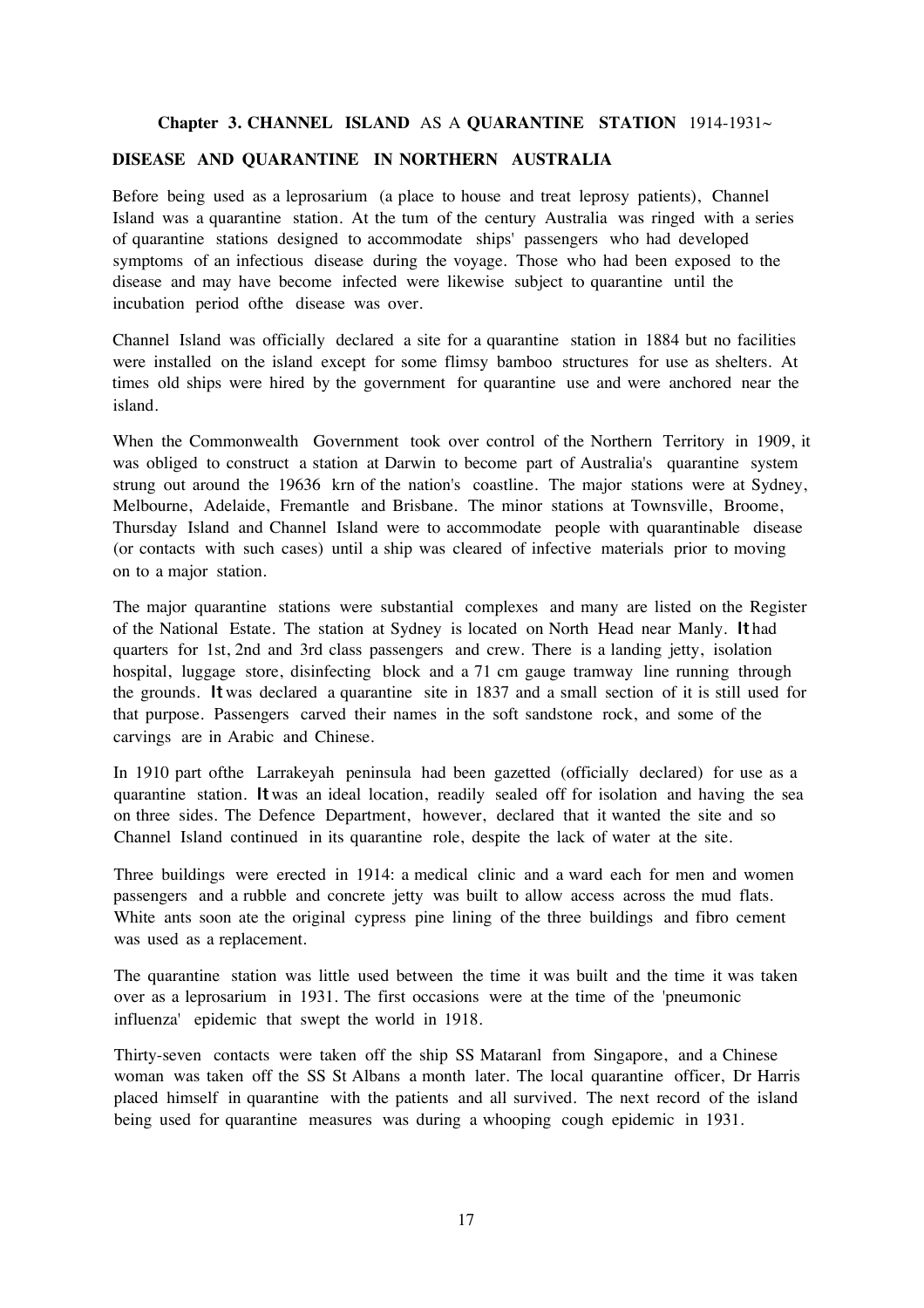# **DISEASE AND SOCIETY**

The influenza epidemic mentioned above is a good example of what havoc a disease could cause in the days before modern drugs and medical treatment. It also explains why people were terrified of diseases of any kind. The 1918 influenza, sometimes called Spanish 'flu, was of a particularly deadly strain. It affected every country in the world and, with an estimated 20 million victims, killed more people than the four years of fighting in World War I had. Itwas an epidemic stunning in its magnitude. Society came to a standstill and shops, factories and offices closed because of staff shortages. The epidemic doesn't receive much attention in the history books, but at the time it served to reinforce the dread and horror that all people had of infectious and contagious diseases.

Itis perhaps difficult to appreciate the depth of people's feelings about disease before the 1950s. Today, we have a different range of medical and social concerns. Given the observance of reasonable health rules and precautions, the average adult is not so much worried about 'catching' something as checking cholesterol levels and detecting the presence of diabetes or cancer.

Half a century ago, most likely well within your grandparents' memory, things were very different. If you developed pneumonia or caught meningitis, dysentery, typhoid or tuberculosis you very likely died. With infections such as blood-poisoning caused by a burst appendix or an untreated cut you had practically no chance at all. Diphtheria and whooping cough took many children in their early years, and at the back of all parents' minds was the fear of disease striking at any time. In 1937 Australia's worst polio epidemic broke out, and the schools in Victoria closed because children were kept at horne. Nearly 70 000 students did their education by correspondence in that year.

If you can appreciate even a little of the terror people once had for diseases, you will be able to understand the inflexible, even harsh, attitude that the authorities adopted in dealing with them. This attitude was evident in the quarantine laws and their enforcement, and it also influenced the official policies in the control ofleprosy.

# **ACTIVITIES**

#### **Activity 1. Quarantine Measures**

In the text, quarantine is mentioned as a measure of protection against diseases brought into the country by people. However, there is a wider application of the term. It can include plants, animals, plant and animal products and a range of other goods and articles. Research the subiect and working in small teams, describe the quarantine, screening and protective measures that are observed in the following cases. Identify the government agency or agencies involved in each case:

- a person with 12 months work permit and visa arriving by plane in Australia
- cargo ships entering and tying up in port. Australian tourist returning by plane with assorted souvenirs - wooden mask, plant cuttings from Kew Gardens, smoked Scottish salmon, shell necklaces, straw dolls
- a foreign fishing vessel detained for fishing in Australian waters escorted into Darwin harbour
- crates of Asian foodstuffs being imported by an Australian wholesale food merchant and being flown in as cargo
- a refugee vessel full of 'boat people' entering port
- a pleasure yacht (on a voyage around the world) tying up in the mooring basin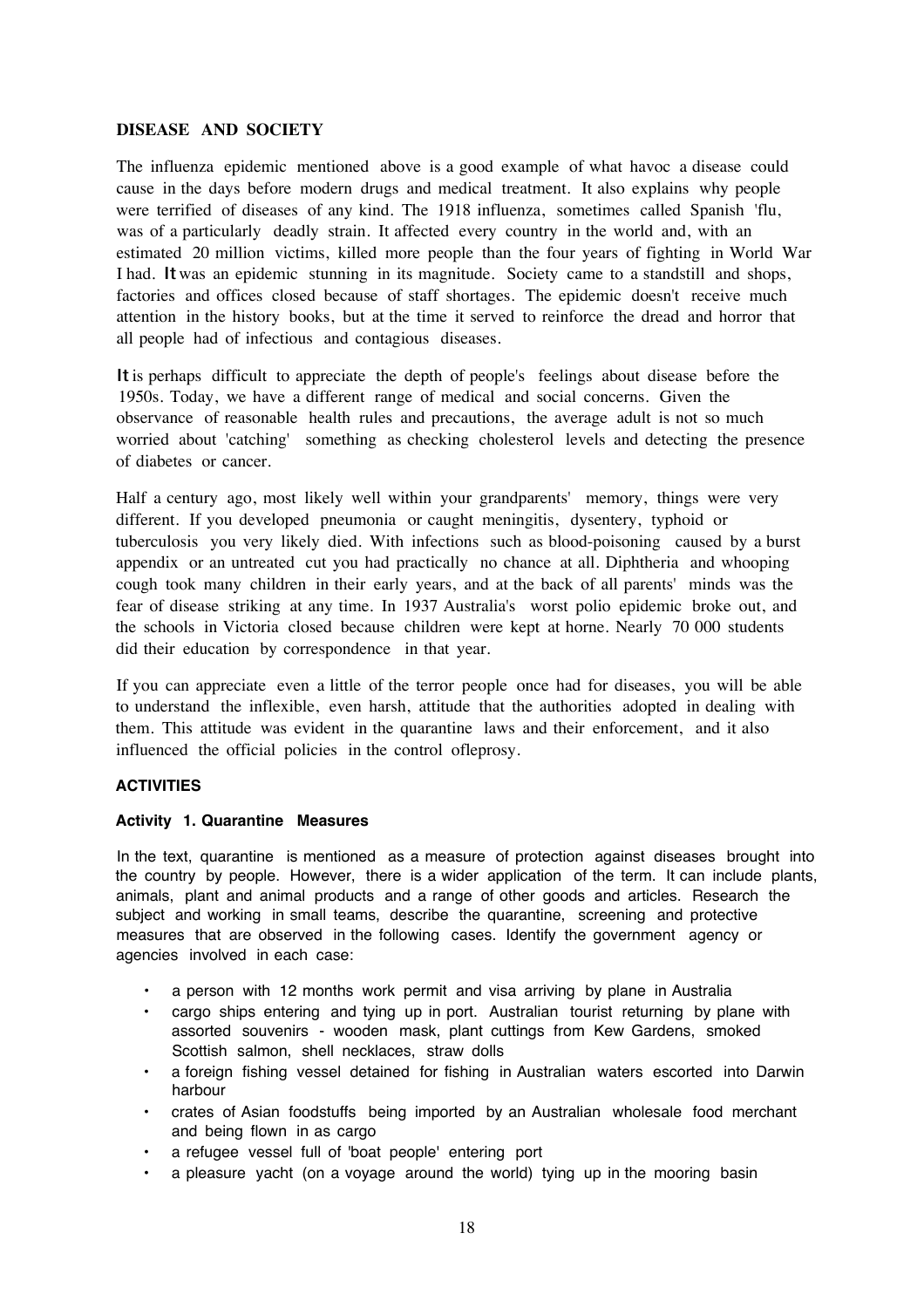- a light plane, privately owned, landing at Darwin airport on a return trip from Ambon
- a group of sponsored immigrants arriving to live in Australia
- tourists arriving from overseas for a short visit

After identifying the organisations and routine processes involved in the above scenarios, your team may care to discuss the overall effectiveness and efficiency of Australia's quarantine and health screening policies. Were there any loopholes in evidence? Was there any duplication of effort? Is the public fully aware of the manner in which the various protective measures operate? In what ways could the effectiveness of the policies and procedures be evaluated?

For information see the following pamphlets/booklets that are produced by the Australian Quarantine and Inspection Service (AQIS). They are available from the NT Department of Primary Industry and Fisheries (Tel. 8981 8733)

Quarantine Information for Vessel Masters What Can I Bring Back to Australia? Important Facts About Importing Food Into Australia

The head office of the AQIS can be reached on a free inquiry line on 008020504.

A booklet entitled Protocol for Health Screening of Boat People Arriving in Australia is available from: the Publications Officer National Health and Medical Research Council GPO Box 9848 Canberra ACT 2601 (Tel. 06 289 7646)

Other sources of information are:

The Department of Immigration and Ethnic Affairs is at 40 Cavanagh St, Darwin (Tel. 89463 100).

The Commonwealth Medical Officer, who carries out medical examinations on behalf of the Immigration Department, is with the Australian Government Health Services, 43 Cavanagh St, Darwin (Tel. 8981 7492). The Disease Control Unit of Territory Health Services also has a specific role in protecting Australia's shores. Its address is PO Box 40596, Casuarina NT 0811 (Tel. 8922 8044).

### **Activity 2. Isolated Australia**

As an island nation, Australia is in a position that isolates it from the world and gives protection against a number of diseases, especially those that plague tropical countries. A bite from a monkey in Bali could possibly lead to a painful death from rabies. Malaria occurs in most of tropical Asia, Africa, and America and is responsible for untold misery in those countries. Sleeping sickness, typhoid fever, bilharzias, cholera, and yellow fever are all foreign to this country and the overseas traveller needs to be vaccinated for protection against the last two mentioned before leaving Australia.

Working in the same teams, investigate the diseases named in the above account. Make a retrieval chart which sets out in table form the names of the diseases and their symptoms, the causes and modes of transmission, the courses the diseases take and their effects, their distribution and their treatment. Much of the information is available in a good dictionary or encyclopaedia. In your research you may find a number of different strains of the disease and, likewise, a number of treatments. Keep your chart simple by being selective about the information you gather. Keep to the original strains and treatments if in doubt.

Summarise what the chart tells you about tropical diseases in general, their causes and their modes of transmission. Discuss: what are the implications for planning public health programs aimed at controlling these diseases?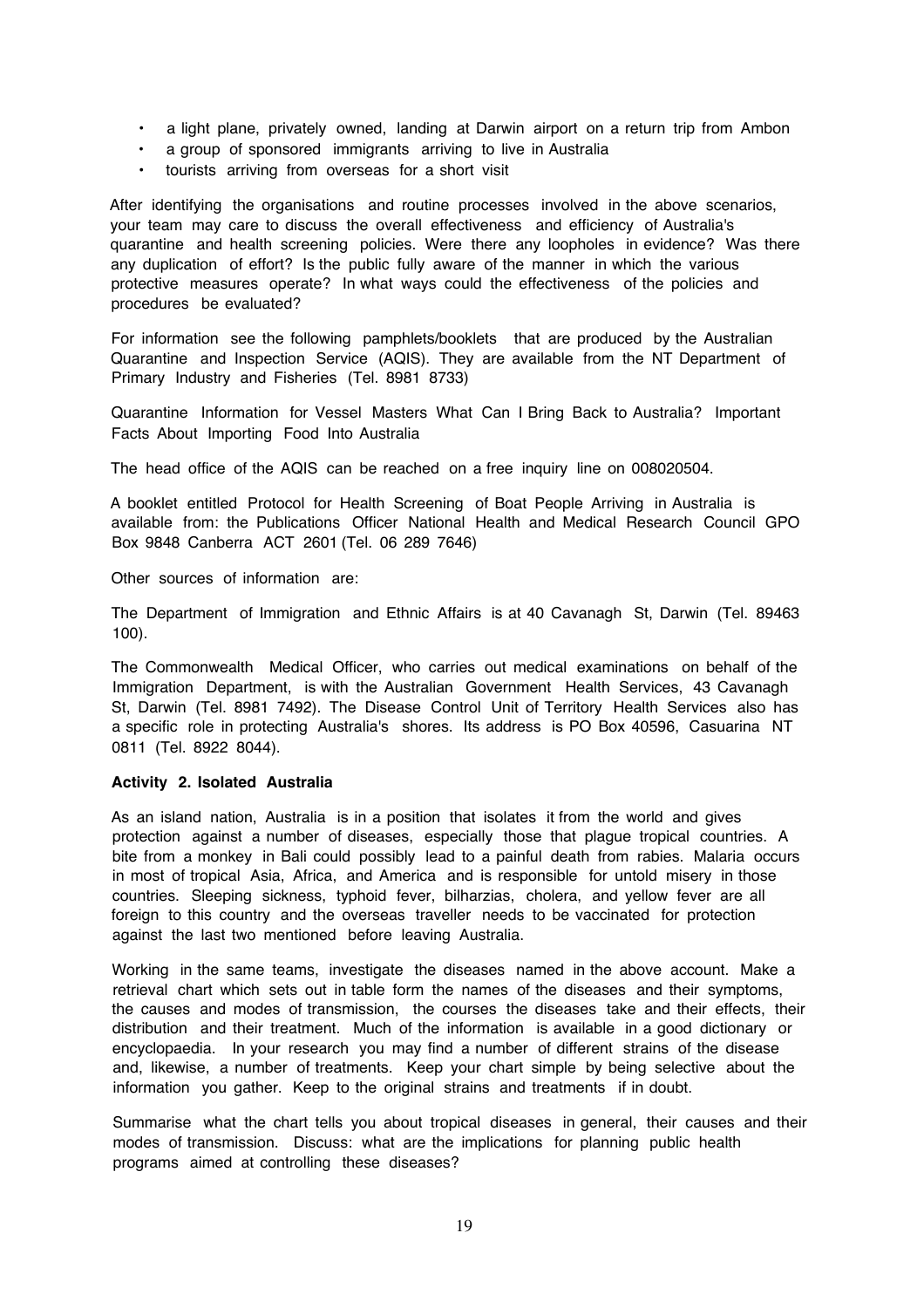#### **Activity 3. Meanings**

Explain what is meant by the following terms: infectious disease communicable disease lazarette contagious disease incubation period leprosarium notifiable disease pathogens epidemic

~-------------------------------------------------- -\_.\_-------------------------

## **LEPROSY**

To understand public and official reaction to leprosy (government policies, site choices) it is necessary to understand some of the main features of the disease. Leprosy is a chronic infectious disease caused by a bacterium, *.1\1ycobacterium leprae.* For ages it was thought to be highly contagious, but it is now known to be transmitted by person-to-person contact over a long period of time.

M. leprae *is present in nasal secretions and air droplet spread is the presumed mode of transmission.* (NT Communicable Diseases Bulletin, 1996)

The disease is difficult to detect in its early stages and has an incubation period of 1-20 years, with the average being about 5 years. Modem treatment is usually effective in halting the progress of the disease and the most contagious of patients becomes non-infectious after a few days. It is thought that only five percent of the world's population is susceptible to leprosy.

Since the late 1940s sulphone drugs such as diasone and dapsone have been used in the treatment of leprosy. In recent years the drugs rifampicin and c10fazimine have been introduced successfully as part of multiple drug therapy (MDT). The average number of new patients detected in the NT over the last eleven years has been between two and three.

Leprosy attacks the peripheral nerves (those near the skin), the skin itself and the eyes. As a result of nerve and blood vessel changes, bones in the hands and feet may shrink, causing them to become deformed. There is also a loss of muscle strength in the hands making the fingers curl up. The disease may cause lesions (sores) and discoloured swellings to appear on the face, neck and limbs. In some cases, as the disease runs its course the lesions may grow larger, leaving disfiguring scars on the face. Because of loss of sensation of pain in the hands and feet injuries may go unnoticed. They then become infected and develop into ulcers which may in extreme cases cause the loss of fmgers or toes. Although there is loss of feeling at the body's extremities, if infection sets in the pain is intense.

These symptoms apply only to the course of the disease when untreated. Early detection and modern treatment prevents most of the symptoms described above. Although left untreated the disease usually caused death, some patients became non-infectious in time because the disease had simply burnt itself out. On Channel Island smear tests were taken at irregular intervals to identity those patients in which this had occurred. There is only one record of this happening over the first ten years.

There are many references to leprosy in the Bible. Moses set out a code of behaviour for the 'cleansing' of a person from leprosy at about the same as he handed the Israelites the Ten Commandments, and in the New Testament Christ is reported to have healed a leper who asked to be 'cleansed'. These records show that not only had leprosy been regarded with fear for over three thousand years, but that it had usually been associated with sin and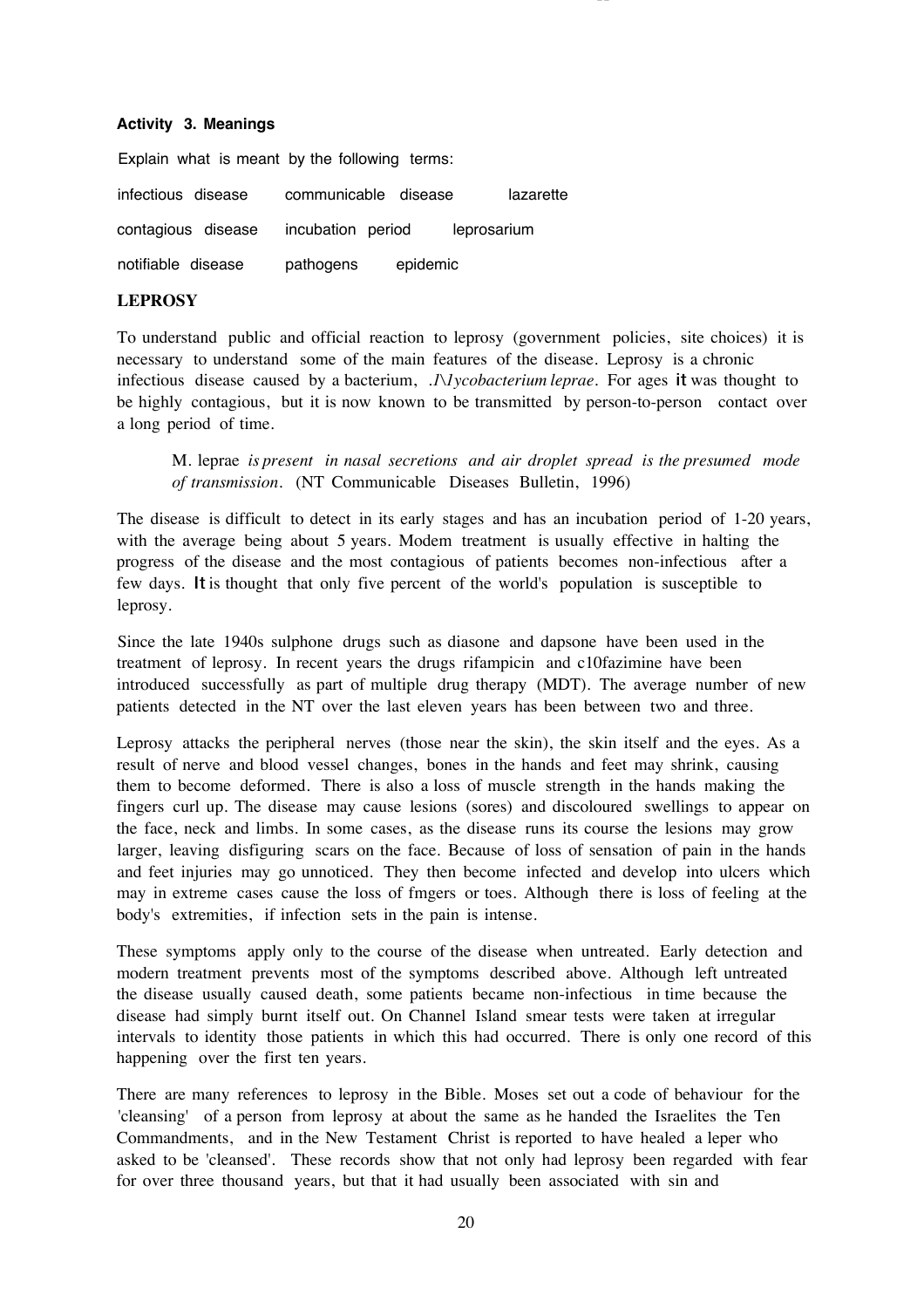uncleanliness. This belief was held (with varying degrees of conviction) for centuries. Those suffering from leprosy were ostracised from society not only because of the fear of infection but because they were thought of as being morally corrupt. The attitude to leprosy was also probably the result of human nature reacting against deformity and facial disfigurement.

If the afflicted were most often from the poorer classes or, as happened with European colonisation were members of a native and therefore considered an inferior race, the belief was reinforced and given a practical reality. Any disease which resulted in isolation for the sufferer would be feared but when segregation was combined with gross disfigurement and certain death the fear was intensified and the isolation policy in tum strengthened. (Saunders, 1989)

Although leprosy is thought of as being a tropical disease it has occurred in all types of climates. Throughout the Middle Ages leprosy was widespread in Europe and many of those with the disease were confined to lazarettes or 'pest houses' built by the Church. By the end of the 1800s there was little leprosy remaining in Europe, although isolated cases still appeared and a small foci of infection existed in some Mediterranean countries in the late 1980s. It is thought that there are over 12 million people in the world with leprosy today and it mostly occurs in Africa, Asia, Central and South America.

Although leprosy has a low transmission rate this will increase in situations where people's immune systems are compromised because of poor nutrition, chronic infection and infestation, inadequate medical services and insanitary and overcrowded habitation. (Dr W Tracey, Dar""in, personal interview)

In 1855 a Chinese male in Queensland was the first case ofleprosy to be reported in Australia. The disease reached all other states except South Australia and Tasmania.

In the NT leprosy was found in a Chinese immigrant and by 1889 there had been 20 cases recorded amongst the Chinese who by then were established in Palmerston (Darwin), Pine Creek and Borroloola. After that date the number of cases amongst the Chinese grew less. Most ofthese were repatriated to China, the last being in 1906. It is, however, quite possible that the Chinese were not the first to bring leprosy to the NT. Macassans had been visiting the northern shores of Australia gathering sea cucumbers or trepang for over a hundred years and they carne from an area where malaria, yaws, smallpox, venereal disease and leprosy were common (Powell, 1982).

In 1890 the first case of an Aborigine with leprosy in the NT was officially recorded and another case was detected in the Alligator River district in 1894. Various attempts over the years to determine the extent of the threat to the Aboriginal coastal communities met with little success and the accounts of surveys are vague and inconclusive. Today one gains the impression that after the first few cases ofleprosy were identified by white officials, the Aborigines simply hid leprosy patients from visitors.

#### **ACTIVITIES**

#### **Activity 4. Levitical Law**

Throughout the Middle Ages the Church enforced its laws and exercised considerable power through its own courts. A section of the laws were termed Levitical Laws after the third book in the bible, Leviticus. Working in pairs consider:

• the connection between the book of Leviticus and leprosy? (Ch 13,14)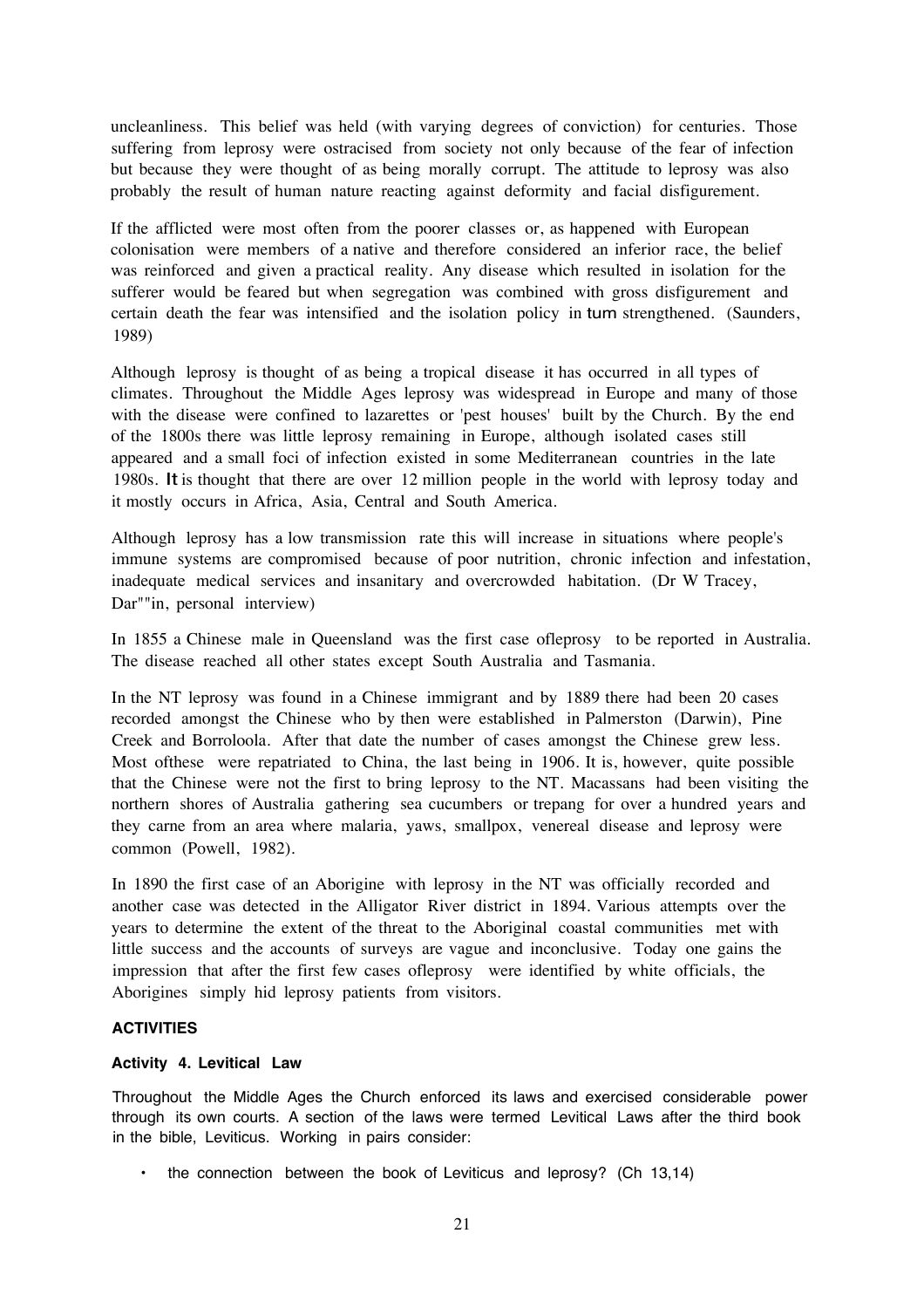- the prescribed treatment of people with leprosy given in Leviticus? (Ch 13, verses 43- 46)
- how this prescribed treatment, laid down as Hebrew Law about three thousand years ago, affect the subsequent treatment of people with leprosy for centuries to come
- what may have been the original intention of the directives (laws, policies) outlined in the above verses
- if the Old Testament was written in Hebrew, then translated into Latin and then translated into English, the possibility that some of the meanings of the original words could have been distorted? (see Saunders, 1989, p. 1)
- the extent to which church courts had power over the lives of people in the Middle Ages? (research 'the Inquisition').

Activity 5. Social Attitudes: Summary

The influence of religion in shaping official and social attitudes towards leprosy has been discussed, but what other influences and factors can you think of as being possibly relevant? (You may need to discuss this question at some length.)

To what degree would social attitudes towards leprosy through the ages affect attitudes towards other diseases and disabilities?

To what degree are attitudes perpetuated from generation to generation? What can change entrenched attitudes?

### Activity 6. Aborigines and Leprosy

Once the Europeans had effectively displaced the Aborigines, the latter were forced into 'intelligent parasitism'. They camped in the vicinity of centres of European population and begged or performed menial tasks for the means of subsistence. In the sight of the Europeans the Aborigines became lazy, apathetic, and degraded (Donovan, 1981)

Discuss the implications of this extract as regards health. In what ways does it relate to Dr Tracey's account of the factors influencing the transmission rate of leprosy? Write a short essay examining the possible reasons why there more Aboriginal leprosy patients on Channel Island than there were non-Aborigines. The following extract should also be of help.

A *handful* of *Aborigines know that Europeans believe that leprosy is caused by* a *bacillus. Whether they believe it themselves is another question. Almost a/l Aborigines are totally ignorant of the infectious nature* of *the disease. They believe in several different causes: some imagine that they have erred at ceremonies* or *that their parents have sinned; most suspect their enemies or sorcerers.* (Hargrave, 1980)

### MUD ISLAND LEPROSY STATION

Leprosy patients had up until 1931 been placed in isolation on Mud Island at the tip of Middle Point in Darnin Harbour. Not really an island except at times of very high tides it was, however, backed by an impenetrable belt of mangroves. Mud Island was at first used as a holding station for Chinese immigrants who had leprosy. These people were being repatriated to Hong Kong where they had first been recruited as construction workers on the Pine Creek railway line. The first leprosy sufferer was taken there in 1884 and in 1885, under an Act of Parliament, leprosy was declared a 'dangerous, infectious and contagious disease'.

The few Aboriginal patients that were detected in the early 1900s were sent back to their homelands, but a new policy was introduced in 1916 making isolation permanent.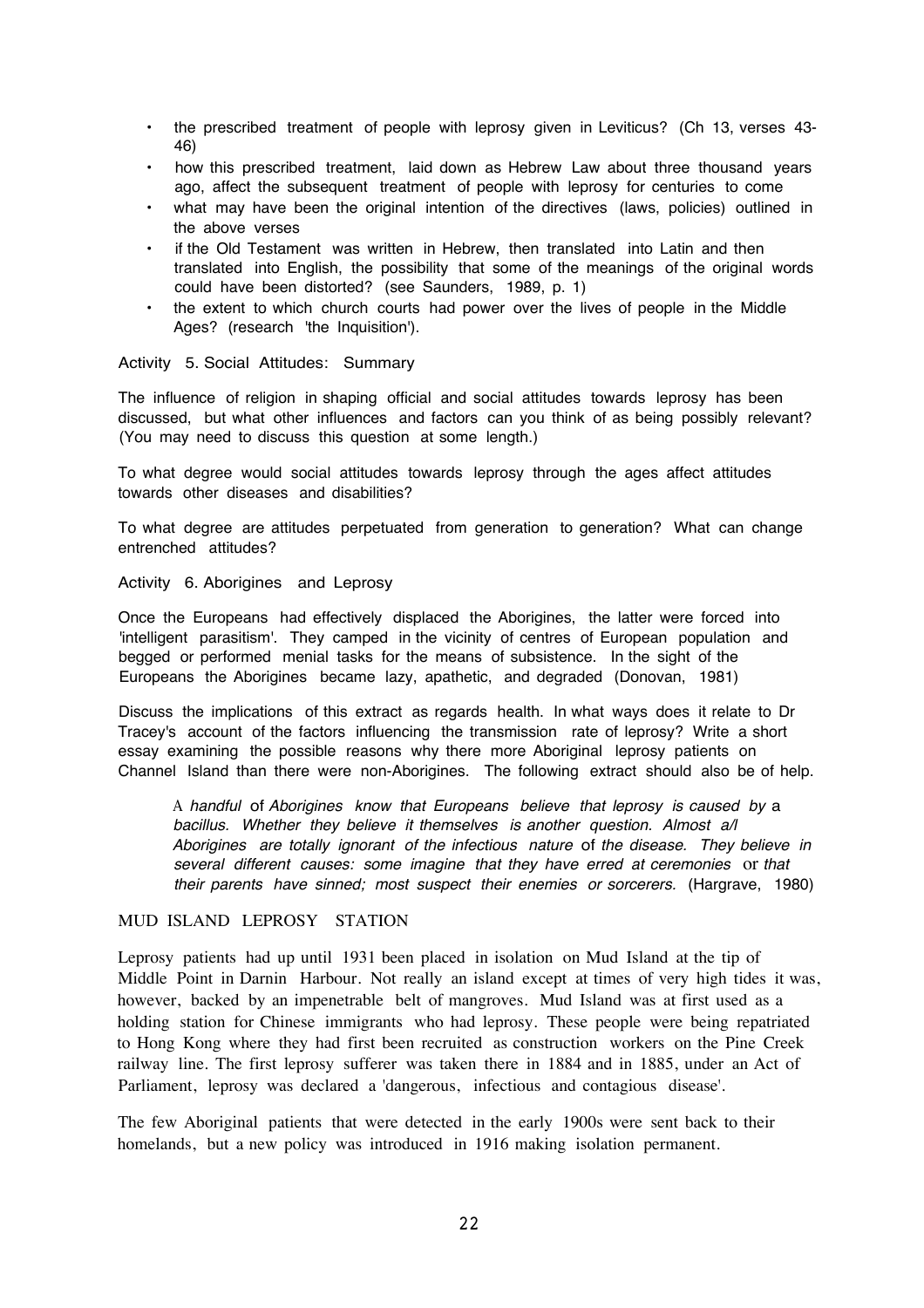Mud Island reflected society's attitude towards the disease ofleprosy in those times, for the disease was something mysterious and threatening. The public didn't want anything to do with the subject, let alone be concerned about the welfare of patients. Consequently, the conditions on Mud Island belonged more to the Dark Ages than the 20th century.

There were only a few roughly built huts on the island and food and water were supplied weekly, weather and circumstances permitting.

- There was no resident medical staff although from 1922patiefis who wanted it did receive treatment from a visiting doctor.
- There were 26 escapes between 1923 and 1927 and the fate of the escapees is unknown. If Aboriginal patients ever made it back to their homelands, they certainly didn't advertise the fact.
- There were no toilets, washing facilities or means of disposing of garbage. Sanitation was at the most primitive level. Patients buried those patients who succumbed to the disease.
- There is no record of how many died there or where they were buried over tlle fortytwo years that Mud Island was used.

Around 1925 there was a gradual change in the public's attitude. The people of Australia were becoming aware of the situation on Mud Island through the media and the efforts of concerned Territorians and church missions.

*For several years public attention and condemnation continued causing the government considerable embarrassment. The urgent need for reappraisal of the leprmy policy and for increased expenditure was realised but bureaucratic indecisiveness kept leprosy patients on 1\1udIsland for afurther six years. In* 1931 *the move to Channel Island was made, opening a nelV era full of hope and promise for leprosy patients in the Northern Territory.* (Saunders, 1989)

# **ACTIVITIES**

i

#### **Activity 7. Human Rights**

Discuss what is meant today by the term 'Human Rights'. Working in small teams read the account of Mud Island's use as a leprosy isolation station and list the ways in which the leprosy sufferers may have been deprived of human rights.

However, it is necessary to remember that historical events take place within the context of their age: the social norms and values of the community in any given time and place. List the various ways in which 'social norms and attitudes' would need to have been changed for conditions on Mud Island to have improved.

#### **Activity 8. Conceptual Model**

Create a conceptual model showing factors affecting treatment of people with leprosy in the Northern Territory in the 1920s. Use boxes, symbols, captions, and arrows to show links between elements of the model. Select the factors you think are relevant from the list below and arrange them in your model so that cause and effect relationships are clearly shown. When your team has completed the conceptual model, be prepared to show it to the class and explain the meaning of its layout, the connections between the factors and their relative importance as perceived by your team.